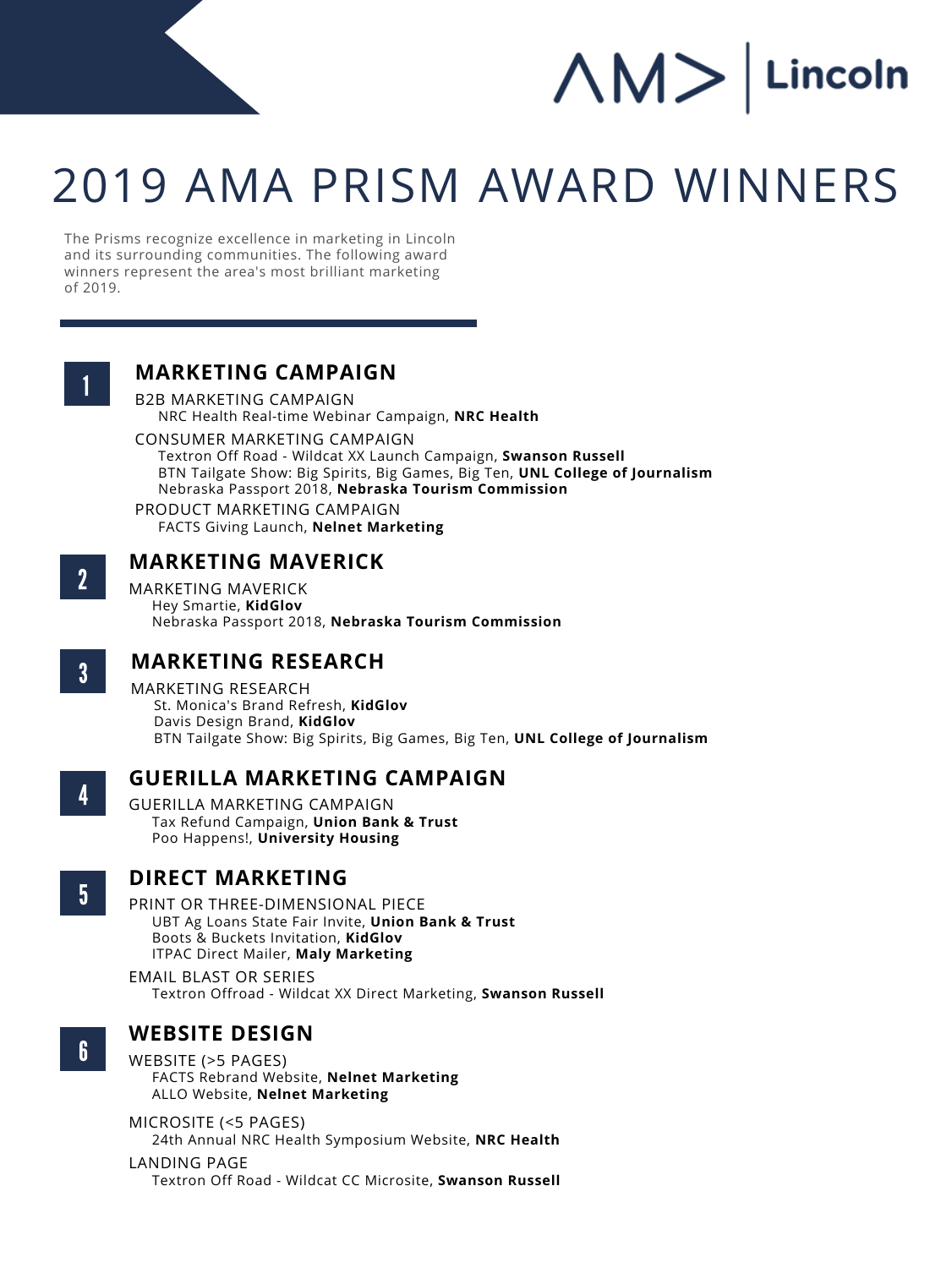



#### **SOCIAL MEDIA**

12 Days of Giveaways, **KidGlov** Seniors Speak Social Success, **KidGlov** Kearney Birding Campaign, **Maly Marketing** PAID SOCIAL MEDIA

SOCIAL MEDIA CAMPAIGN (PAID/ORGANIC) LRS Healthcare Travcon Takeover Campaign, **Firespring** Seniors Speak Social Campaign, **KidGlov**



#### **INTEGRATED PUBLIC RELATIONS**



"Nebraska, Honestly It's Not For Everyone." Announcement, **Nebraska Tourism Commission** INTEGRATED PUBLIC RELATIONS

#### **CORPORATE IDENTITY**

FACTS Brand Identity, **Nelnet Marketing** Hopespoke Brand, **KidGlov** Making Ideal Happen, **KidGlov** CORPORATE IDENTITY/BRANDING

LOGO DESIGN FACTS Logo, **Nelnet Marketing** St. Monica's Logo, **KidGlov** Davis Design Logo, **KidGlov**



10



Immanuel IMM Newspaper, **KidGlov**

NEWSPAPER

#### MAGAZINE

Renovation Partner Print Ad, **Swanson Russell** "Why Not Now?" Annual Report Magazine, **KidGlov**

**TELEVISION** 

Union Bank & Trust 2018 UBTGO TV: Debit Card Control, **Swanson Russell**

DIGITAL/INTERNET

E-Z-GO - 2018 Brand Campaign Digital Ads, **Swanson Russell** IMM Lead Generation Campaign, **KidGlov** Country Stampede Campaign, **Maly Marketing**



#### **SPECIAL EVENT**

24th Annual NRC Health Symposium, **NRC Health** Dreamweaver Boots & Buckets, **KidGlov** Nebraska Tech Summit Presented by Five Nines, **Five Nines**

SPECIAL EVENT



### **COLLATERAL**

NRC Health Rock & Soul SHSMD Reception Mailer, **NRC Health** "Why Not Now?" Annual Report, **KidGlov** Maly Marketing Coasters, **Maly Marketing**

COLLATERAL